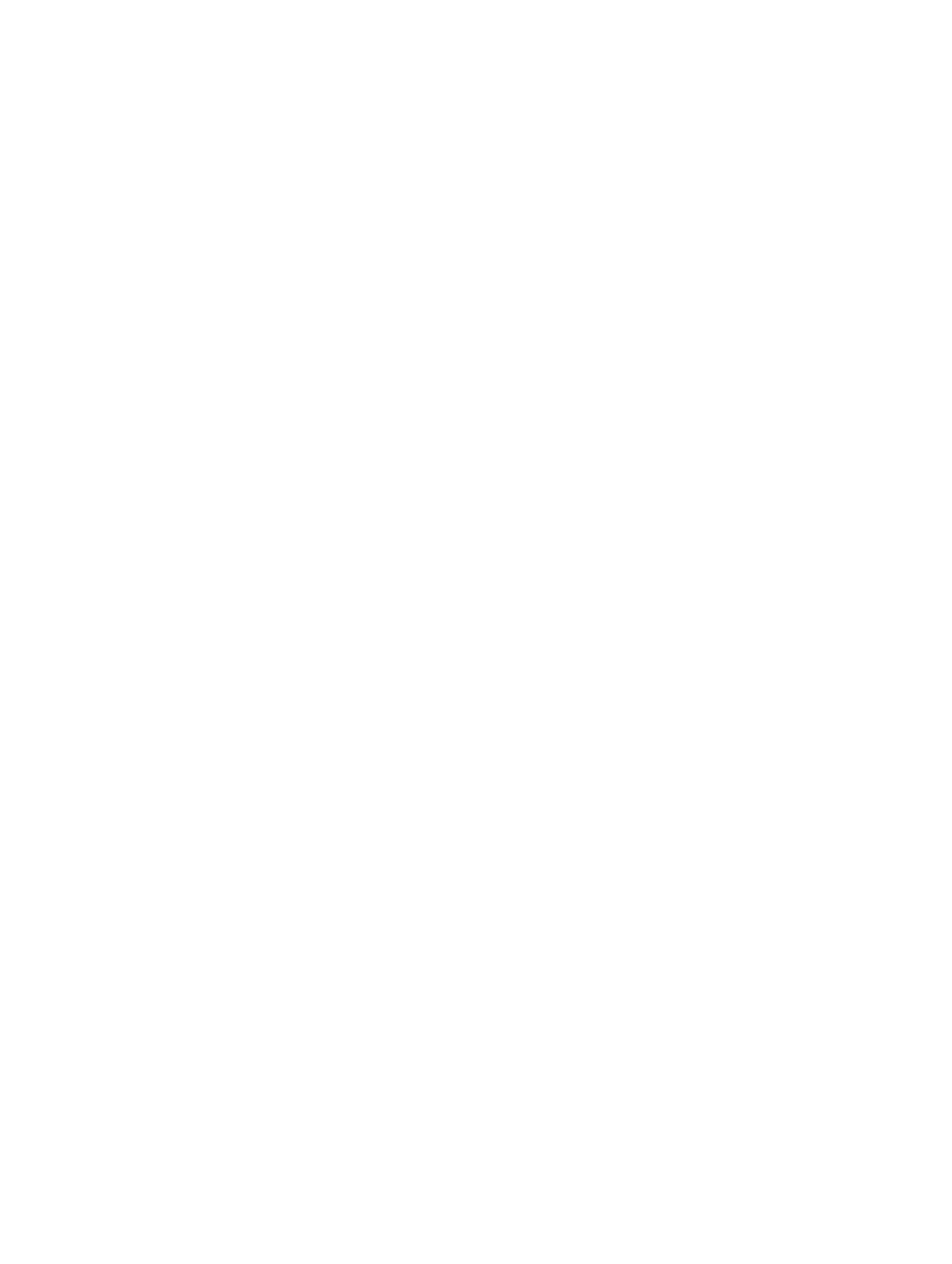

This introduction enables you to better understand how to get the most from your Harrison Reports.

### **Your Role, Interactions, and Current Issues**

Before reviewing your Harrison Reports, reflect on the following and write down some brief answers:

**Your Role:**What are your key responsibilities? (For example: Managing others' performance, formulating strategies, innovating, implementing, or selling).

**Your Interactions:**What types of interactions do you have with others? (For example: brainstorming, holding others' accountable, influencing ideas, making collaborative decisions, providing clarity around objectives or priorities, or responding to others' needs).

**Current Issues:**Which of your responsibilities do you think are going well? What aspects of your job do you find most challenging? What do you want to improve?

The above issues provide a context for better understanding your reports.

### **What Harrison Measures**

Harrison measures behavioral tendencies, interests, and preferences. We don't put people in boxes with labels like general personality assessments do. The purpose is to help you navigate your career by identifying your key strengths, best roles, and potential derailers.

### **Enjoyment Performance Theory - The first of two Harrison Theories**



When we enjoy a task or behavior, we tend to do it more often and get better at it.

This elicits positive feedback or a sense of satisfaction, reinforcing our enjoyment and tendency. The cycle repeats.

When we don't enjoy a task or behavior, we tend to avoid it and we don't get better at it.

This elicits negative feedback or a sense of dissatisfaction, reinforcing our dislike to be an avoidance. The cycle repeats.

### **Focus on Trait Definitions**

Trait names appearing on the reports have a definition next to it. Focus on the definition because the meaning can often be misinterpreted. What is measured is the definition, not the trait name. For example, Harrison's definition for Assertive is "the tendency to put forth one's own wants and needs". It does not mean being pushy or aggressive.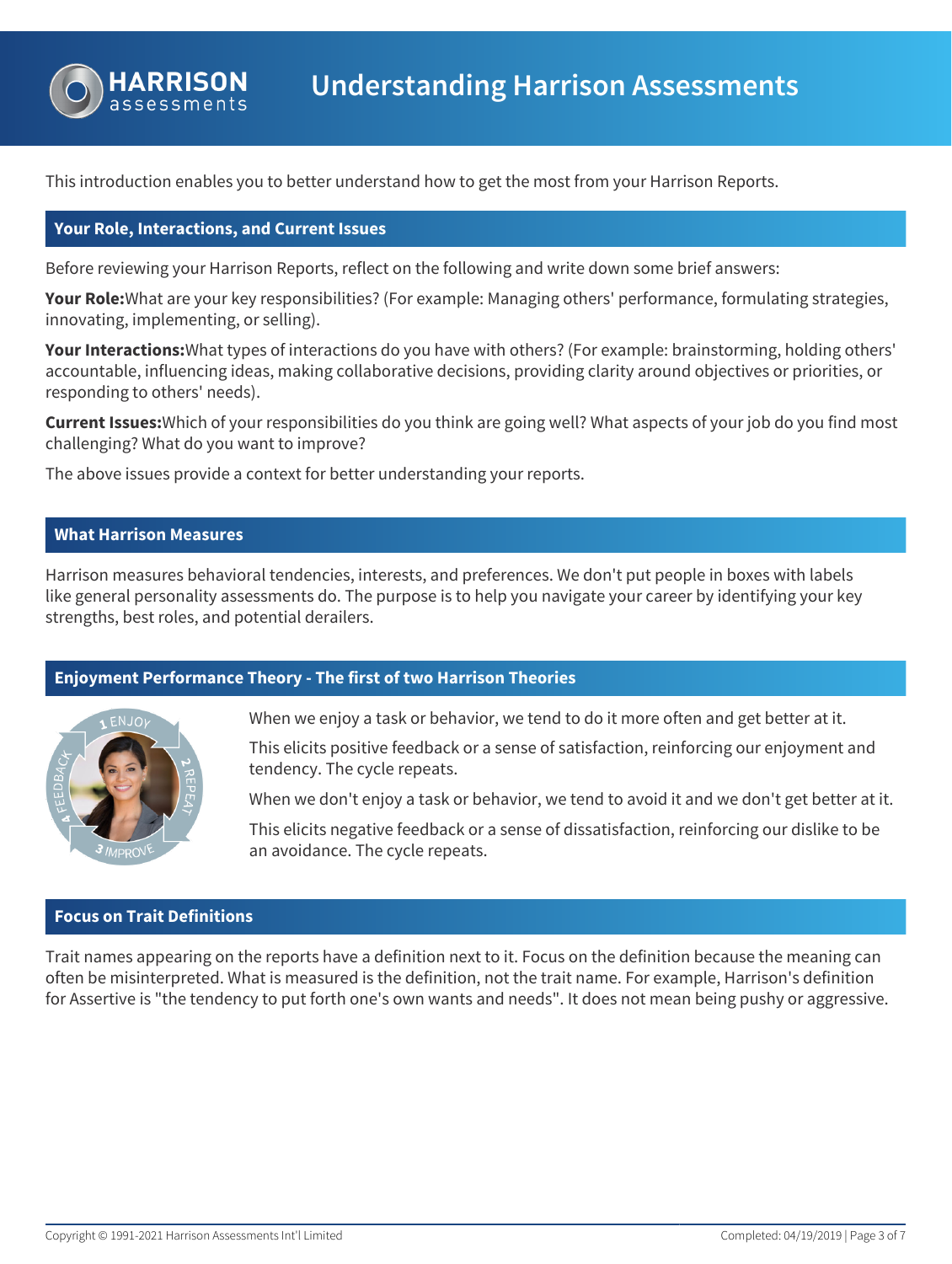

### **The Harrison Measurement Scale**

Traits are measured on a 2 to 10 scale with your strongest preference and tendency being 10 and your lowest preference and tendency being 2. A score of 6 is the midpoint in which you neither like or dislike that factor. The intensity of the preference/tendency starts from 6 (the midpoint) and accelerates in both directions. A score above 9 indicates an extremely strong preference/tendency and a score below 3 indicates an extremely strong preference not to do it.



#### **Reliability**

Each questionnaire result has a reliability percentage, which is displayed in the upper left on the first page of each report. Eighty percent or greater indicates your answers were truthful, self-aware, and you were paying attention.

### **Highlighted Traits Relate to Your Job**

On some reports, factors have highlights indicating a specific job was selected when running the report. If the trait has a green highlight, a high score (the higher the better) is likely to contribute to job satisfaction and success for that job. If the trait has a blue highlight, a lack of that trait (a score of less than 5) could hinder your satisfaction and success for that job.

### **Harrison Paradox Theory - The Second of Two Theories**

A paradox is two ideas that may appear contradictory but are in fact both true. For example, 'Sometimes less is more' seems contradictory but most people have experienced that fewer words can sometimes communicate more effectively.

This report focuses on 12 pairs of paradoxical traits which may appear to be opposite but are in fact complementary and synergistic. You will have a genuine strength if you are strong on both traits of a paradoxical pair. For example, being both frank and diplomatic is more likely to achieve the goal of getting one's communication across. Conversely, if only one trait of a paradoxical pair is strong, the apparent strength becomes a derailer with likely unintended consequences. For example, frankness without diplomacy is bluntness which is likely to hinder getting one's communication across.

For more information on Harrison Paradox Theory, see the Paradox Report.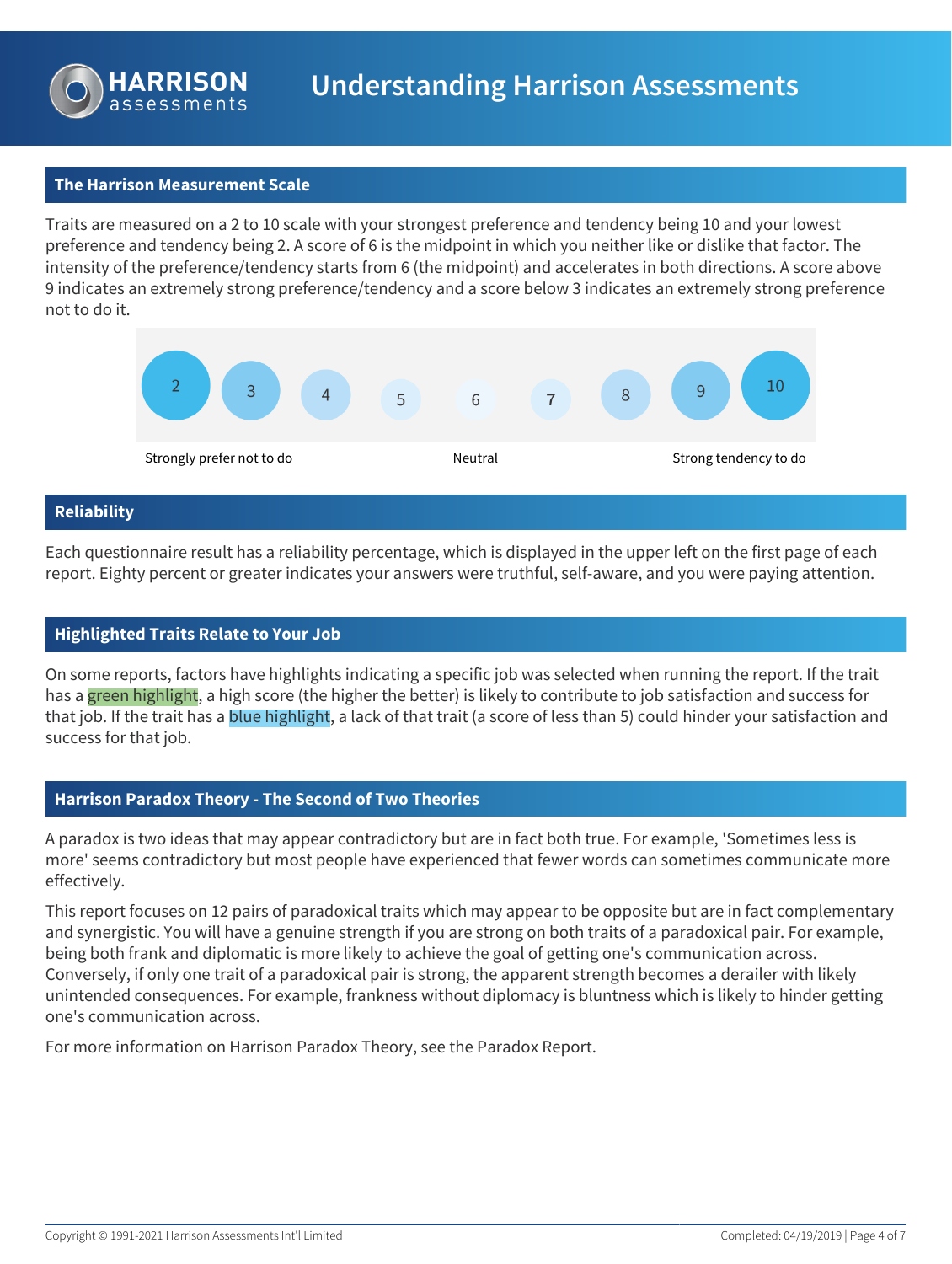

## **Behavioral Competency Analysis**

**Report for ID: DEMO1 Compared to: Self-employed #O04**

#### **REPORT FOR** ID: DEMO1

**DATE OF COMPLETION** 04/19/2019

**RELIABILITY - 99.2%** Answers were very likely accurate and truthful

**ORGANIZATION** Comfort Career Connections

#### **VIEW INSTRUCTIONAL VIDEO** [public.harrisonassessments.com/](https://public.harrisonassessments.com/BCvideo/Competency_en_US.html)

[BCvideo/Competency\\_en\\_US.html](https://public.harrisonassessments.com/BCvideo/Competency_en_US.html)



### **Self-employed**

### **The tendency to be effective when self-employed (does not necessarily indicate sufficient business-related knowledge)**

This report identifies the specific factors related to Self-employed and shows how the employee's score for each related factor impacts success for this behavioral competency.

### **Overall Score**

ID: DEMO1 scores 69 on Self-employed which indicates ID: DEMO1 probably has a moderate gap between his behavior and the requirements for this competency which indicates a potential for improvement.

### **Total Competency Percentage = 69%**



Negative Impact < > Positive Impact **Essential traits** ID: DEMO1's Score ery strong Very strong Substantial **Substantial** Substantia Substantia *(in order of importance)* Moderate Jo impact Moderate Strong Strong Slight Slight **Authoritative:** *The desire for decision-making authority and the willingness to accept decision-making responsibility* **8.6** Narrative: ID: DEMO1 has a strong desire to have decision-making authority and is very willing to accept responsibility. This will probably have a slightly positive impact on this behavioral competency. **Takes Initiative:** *The tendency to perceive what is necessary to be accomplished and to proceed on one's own* Narrative: ID: DEMO1 very often tends to take initiative. This initiative **8.7** will help him to achieve objectives. It is very important that the employer provides opportunities for initiative and guidelines regarding the type of initiative that can be taken. Otherwise, the initiative could be contrary to expectations. This will probably have a somewhat positive impact on this behavioral competency. **Wants Autonomy:** *The desire to have freedom or independence from authority* **9.6**Narrative: ID: DEMO1 has an extremely strong desire for autonomy. This will probably have a positive impact on this behavioral competency.

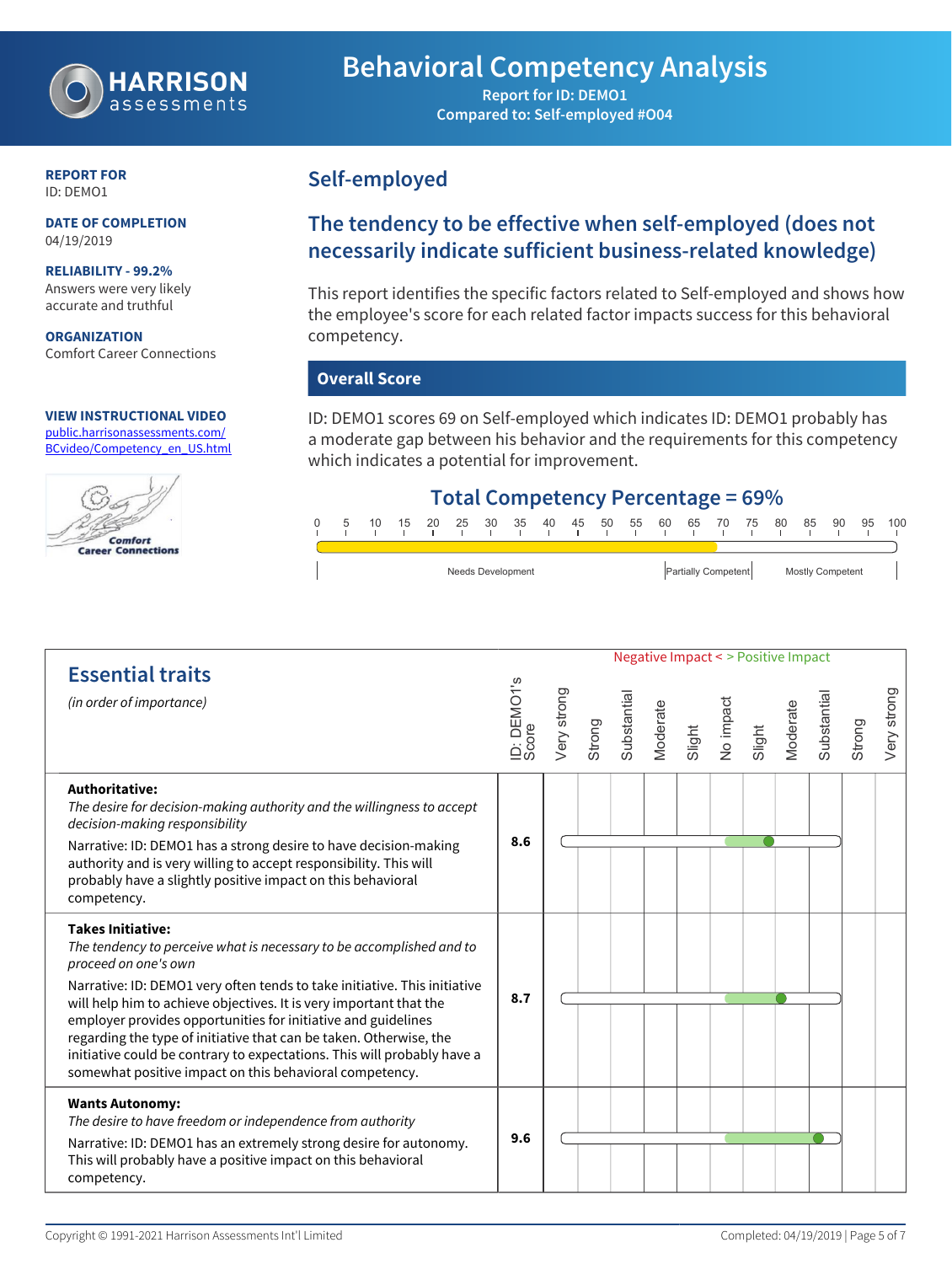

# **Behavioral Competency Analysis**

**Report for ID: DEMO1 Compared to: Self-employed #O04**

|                                                                                                                                                                                                                                                                                                                                                                                                                                                   |                      | <b>Negative Impact &lt; &gt; Positive Impact</b> |        |             |          |        |           |        |          |             |        |             |
|---------------------------------------------------------------------------------------------------------------------------------------------------------------------------------------------------------------------------------------------------------------------------------------------------------------------------------------------------------------------------------------------------------------------------------------------------|----------------------|--------------------------------------------------|--------|-------------|----------|--------|-----------|--------|----------|-------------|--------|-------------|
| <b>Essential traits</b><br>(in order of importance)                                                                                                                                                                                                                                                                                                                                                                                               | ID: DEMO1's<br>Score | Very strong                                      | Strong | Substantial | Moderate | Slight | No impact | Slight | Moderate | Substantial | Strong | Very strong |
| <b>Wants Challenge:</b><br>The willingness to attempt difficult tasks or goals<br>Narrative: ID: DEMO1 is very motivated by challenging tasks or<br>projects and needs challenging work. ID: DEMO1 strongly prefers<br>an employer who is able to offer challenging work. His strong drive<br>for achievement will probably be a good example for others. This<br>will probably have a somewhat positive impact on this behavioral<br>competency. | 9.4                  |                                                  |        |             |          |        |           |        |          |             |        |             |
| <b>Enthusiastic:</b><br>The tendency to be eager and excited toward one's own goals<br>Narrative: ID: DEMO1 tends to be quite enthusiastic about his goals. If<br>ID: DEMO1's goals are in alignment with the organization's objectives,<br>he will probably have a drive to achieve those objectives. This will<br>probably have a somewhat positive impact on this behavioral<br>competency.                                                    | 8.2                  |                                                  |        |             |          |        |           |        |          |             |        |             |
| Organized:<br>The tendency to place and maintain order in an environment or<br>situation<br>Narrative: ID: DEMO1 probably prefers not to do much organizing.<br>He may do the minimum amount of organizing necessary and may<br>occasionally lose efficiency. This will probably have a somewhat<br>negative impact on this behavioral competency.                                                                                                | 3.9                  |                                                  |        |             |          |        |           |        |          |             |        |             |
| <b>Persistent:</b><br>The tendency to be tenacious despite encountering significant<br>obstacles<br>Narrative: ID: DEMO1 is very determined and perseveres with a task<br>despite many obstacles. This will probably have a somewhat positive<br>impact on this behavioral competency.                                                                                                                                                            | 8.6                  |                                                  |        |             |          |        |           |        |          |             |        |             |
| Analytical:<br>The tendency to logically examine facts and situations (not necessarily<br>analytical ability)<br>Narrative: ID: DEMO1 tends to analyze problems and decisions<br>and enjoys it. This will probably be sufficient for this behavioral<br>competency.                                                                                                                                                                               | 7.5                  |                                                  |        |             |          |        |           |        |          |             |        |             |